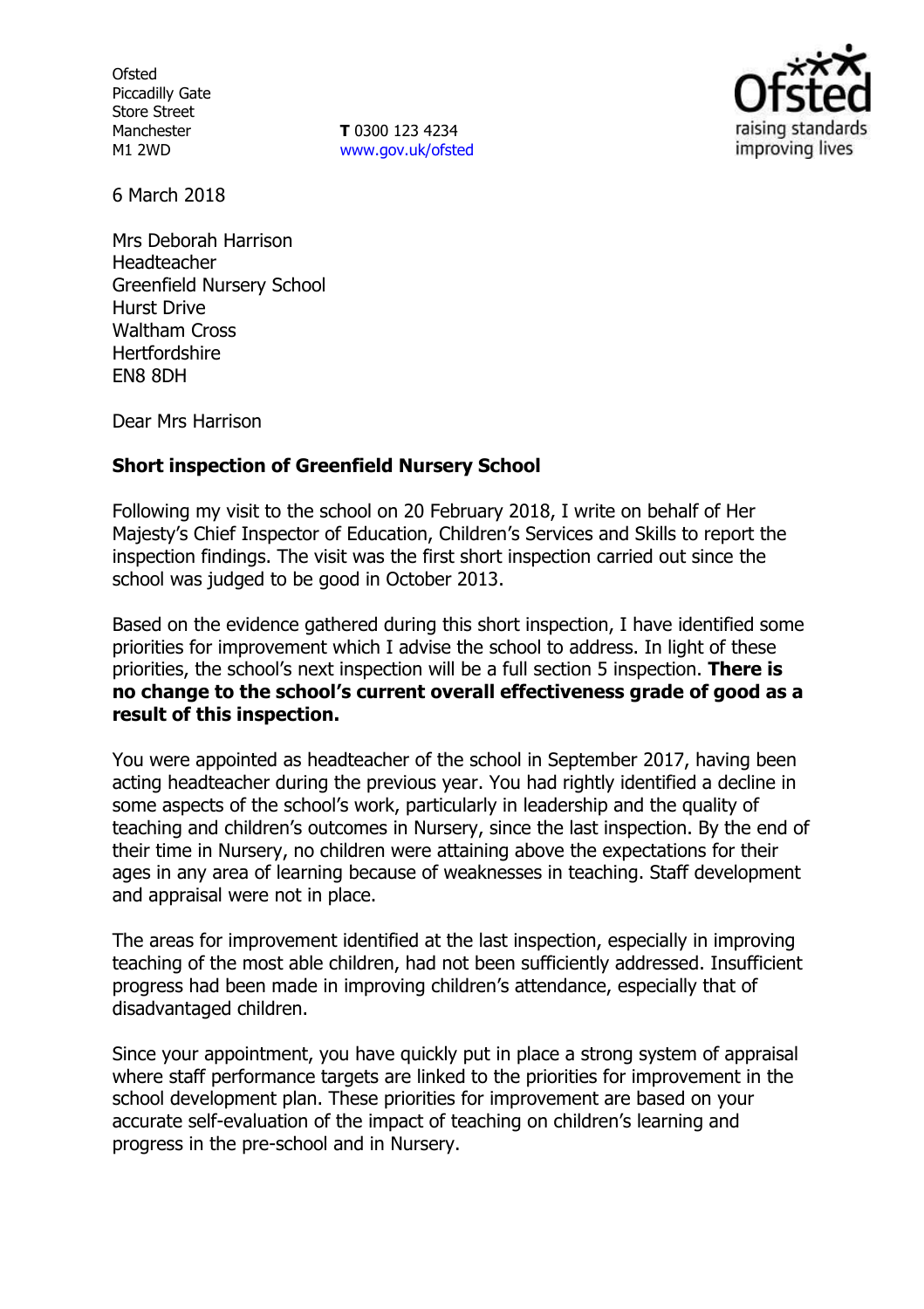

You have set high expectations for teaching and, as a result, staff know what these are and how to improve their practice. You have worked hard with staff to improve the environment for children's learning, which is particularly noticeable in the preschool where children are doing better than those in Nursery. You are addressing the weaknesses by working closely with governors and the local authority to recruit a deputy headteacher. In the meantime, you have also established strong links with the Acorn Teaching School in Hertfordshire to improve teaching and learning. You are currently improving attendance so that where disadvantaged children are absent, their families receive a first-day call home, followed by an email. You also display your targets for attendance on the outside school wall for all parents and carers to see.

The quality of teaching and learning in the pre-school is a strength and is reflected in the increasing enjoyment and good achievement of nearly all children. You have developed strong teamwork, restored staff morale and gained the confidence of parents. Typical of other parents' comments, one parent wrote, 'The new headteacher is doing a brilliant job and the teachers are great. My child is really happy and doing so well in school.'

Children, staff and parents agree that children's behaviour is usually good, and children enjoy coming to school. Children listen carefully to their teachers, concentrate on their activities and have good attitudes to learning. The curriculum is promoting children's spiritual, moral, social and cultural development well. They have good opportunities to learn about British values through their everyday routines of respecting others, taking turns and sharing.

# **Safeguarding is effective.**

The school is developing a strong culture for safeguarding through close work with parents. You, your staff and governors are providing a safe and secure environment to protect the welfare and interests of the children. You have implemented the school policies for safeguarding effectively and you thoroughly check the suitability of staff and visitors to work with children. You assess any potential risk to children carefully to ensure that they stay safe.

The school is very welcoming. Children play safely, move around school sensibly and handle equipment carefully. Staff, children and parents agreed that children feel safe and bullying is rare.

# **Inspection findings**

- I wanted to find out whether teaching was challenging enough to extend the learning of the most able children, because in 2017, some did not achieve as well as they should. During our joint visits to lessons, there was a positive atmosphere for learning and adults were asking probing questions to deepen children's thinking.
- $\blacksquare$  In the pre-school, children were provided with challenging activities. In Nursery, there were some missed opportunities to extend the learning of the most able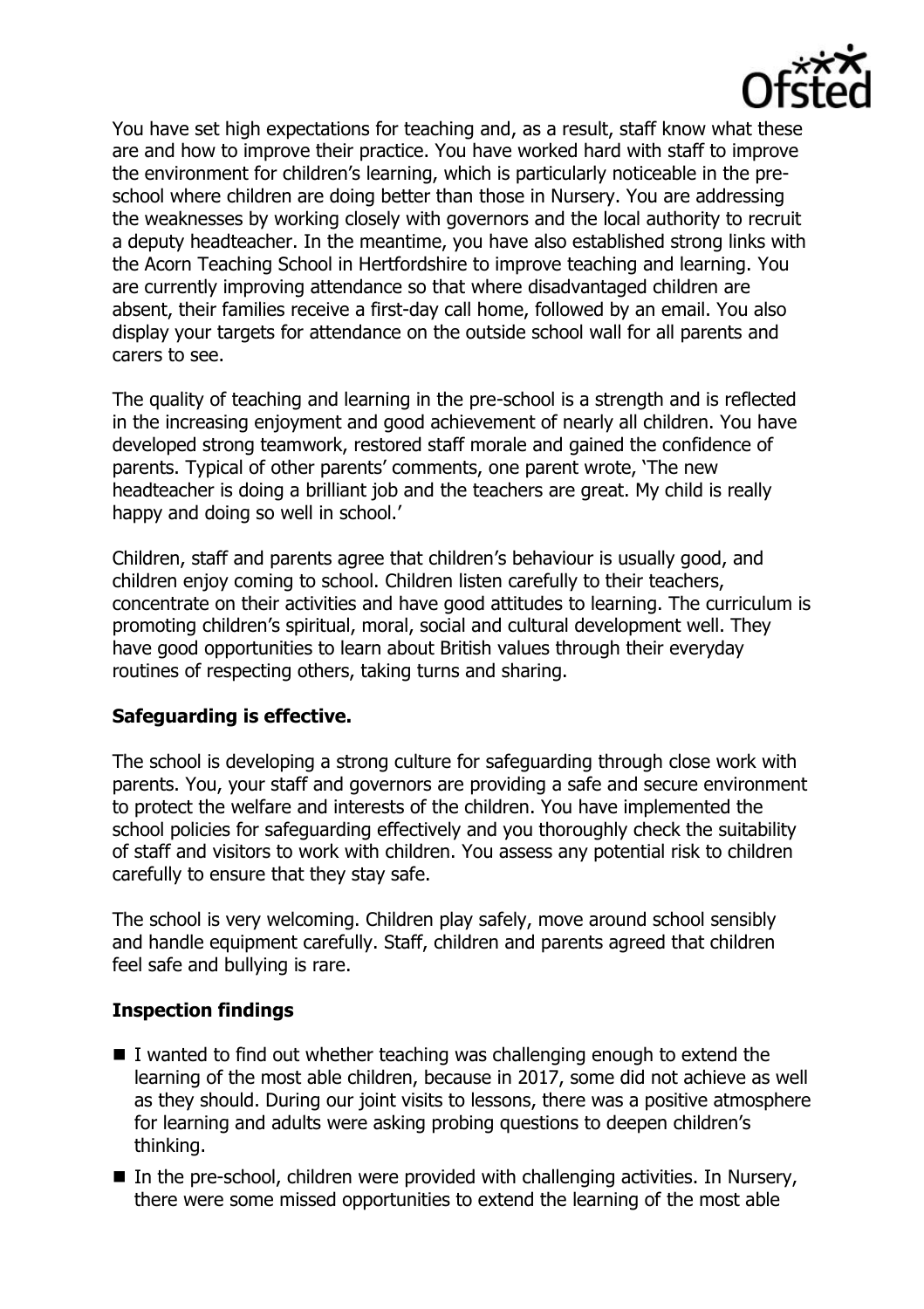

children, as seen in mathematics, where these children were not always encouraged to explain their answers. Children's learning journals and your data show weaknesses in teaching and assessment in Nursery, which have led to weaker progress, especially of the most able children, in 2017.

- $\blacksquare$  I also wanted to determine how well different groups of children, including those who have special educational needs (SEN) and/or disabilities, those who are learning English as an additional language and disadvantaged children, were doing compared with other children. Your data shows that children in the preschool make good progress from their low starting points, with many catching up quickly. By the time they left pre-school in 2017, many children, including disadvantaged children, were working at levels typical for their age and were well prepared for Nursery. Most children identified with SEN across the school made good progress in most areas of learning.
- Nevertheless, your accurate self-evaluation shows that children learning English as an additional language across the school are not making enough progress from their starting points. In Nursery, disadvantaged children are not doing as well as those in the pre-school across the areas for learning. This is because assessment is not used well enough to match tasks to their different needs.
- The governing body is much stronger than at the time of the last inspection. Governors monitor the work of the school closely and are realistic about the effectiveness of the school. For example, they have looked at children's development of language and surveyed a group of parents to seek their views. They ask the headteacher probing questions about the quality of teaching and learning at their meetings. They visit the school regularly to form their own view and have noted the rapid improvements to teaching and learning that the new headteacher has made. Governors are ambitious for the school and provide good support and challenge to promote further improvement. They ensure that all policies are up to date and legal requirements are met.

# **Next steps for the school**

Leaders and those responsible for governance should ensure that:

- teachers accurately assess attainment and progress of all groups of children and use the information effectively in planning to ensure that all children, including disadvantaged children, reach the levels typical for their age in Nursery
- $\blacksquare$  the proportion of children in Nursery who make good progress increases
- children across the school who are learning English as an additional language make good progress from their starting points
- $\blacksquare$  the plans to strengthen leadership by appointing a new deputy headteacher are implemented as soon as possible.